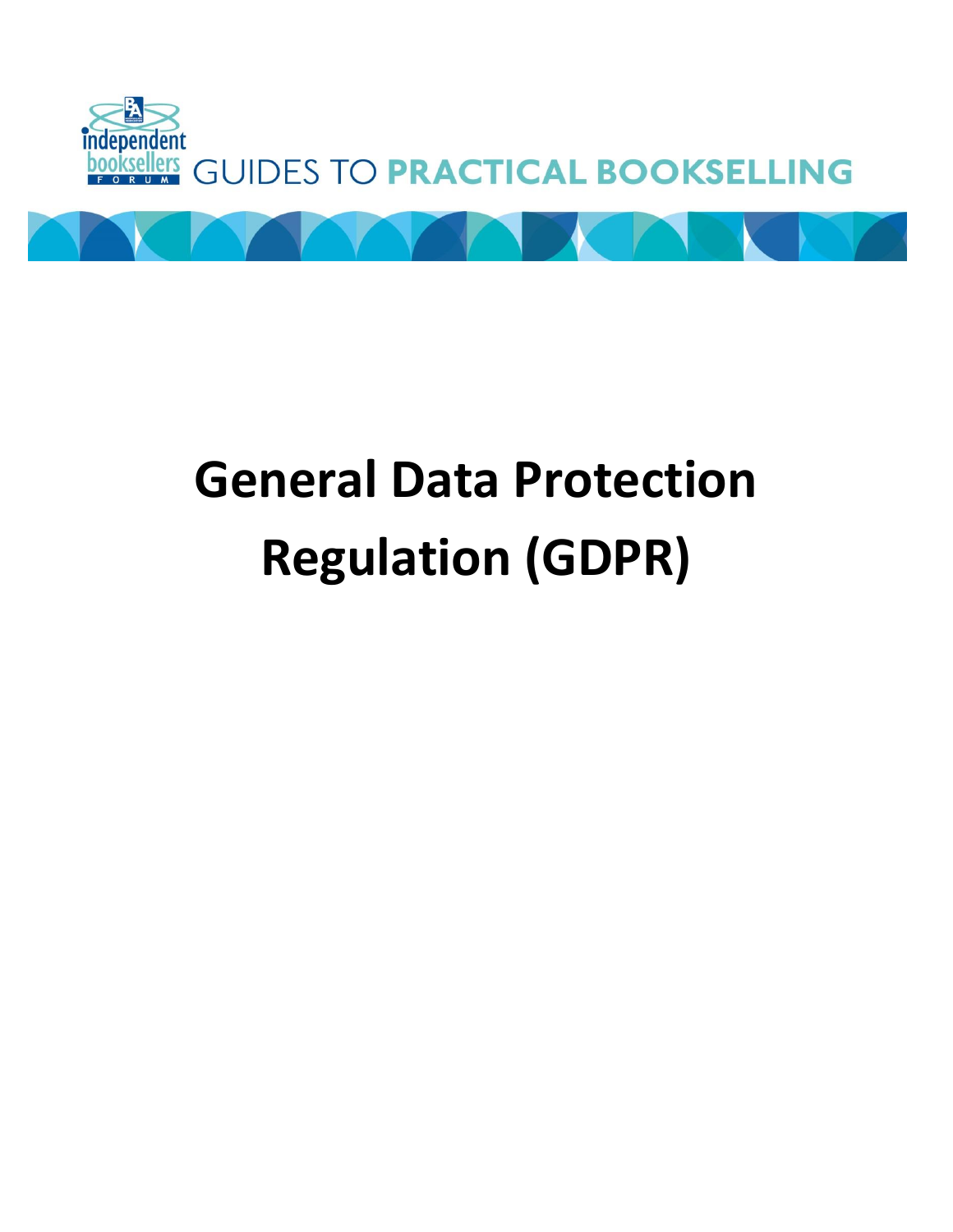# **Table of Contents**

| Information Commissioner's Office (ICO) Guidance on the GDPR 14 |  |
|-----------------------------------------------------------------|--|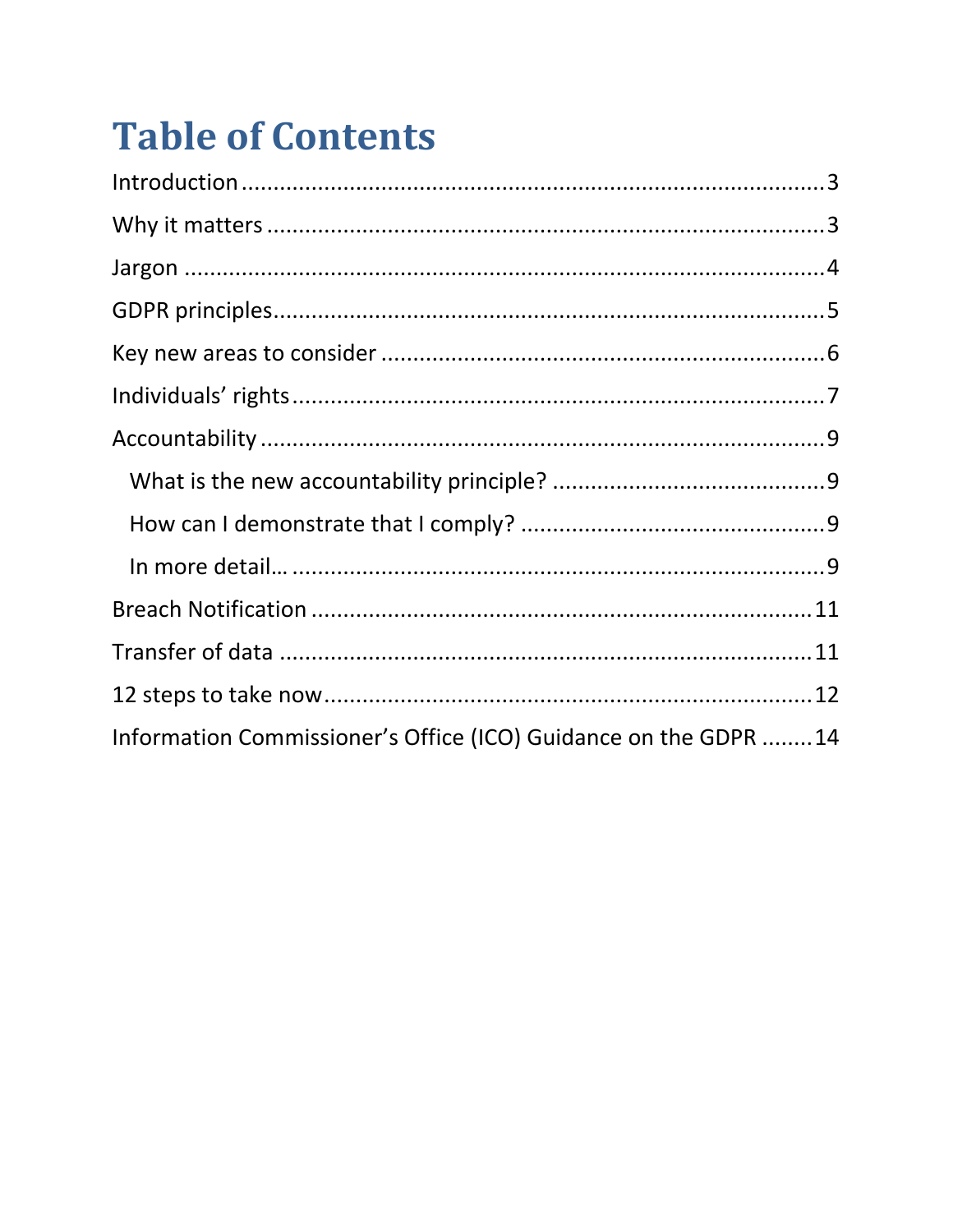# <span id="page-2-0"></span>**Introduction**

Currently, the Data Protection Act 1998 is the main law which lays out how organisations and businesses should treat the personal data which they handle. Many of you will be familiar with the Act and will already be up to scratch with meeting the requirements.

However, on  $25<sup>th</sup>$  May 2018, the EU is introducing a new data protection regulation: the General Data Protection Regulation (GDPR). The UK government has confirmed that Brexit will not affect this: UK companies will still need to adopt the GDPR.

This guide is designed to give booksellers an overview of the requirements of the GDPR and to give some practical tips on how to meet these requirements. Some of the requirements are very similar to those of the Data Protection Act 1998, some are more thorough enhancements and some are completely new. Key changes or additions will be marked with this symbol:



If you have any questions about this guide or any comments on how to improve this guide please do email [pippa.halpin@booksellers.org.uk.](mailto:pippa.halpin@booksellers.org.uk)

### <span id="page-2-1"></span>**Why it matters**

- The GDPR is introducing much stricter fines for companies who are found wanting. You can be fined up to €20,000,000 or up to 4% of your turnover (whichever is greater).
- The consequences of a failure to protect your data can be very damaging to your business' reputation. In severe instances, it could lead to the closure of your business.
- The consequences of a failure to protect your data can be very damaging to the customer or staff member whose data has been compromised. It can negatively affect their life for many years. The ultimate purpose of data protection law is to protect them (the data subject) rather than you (the data processor).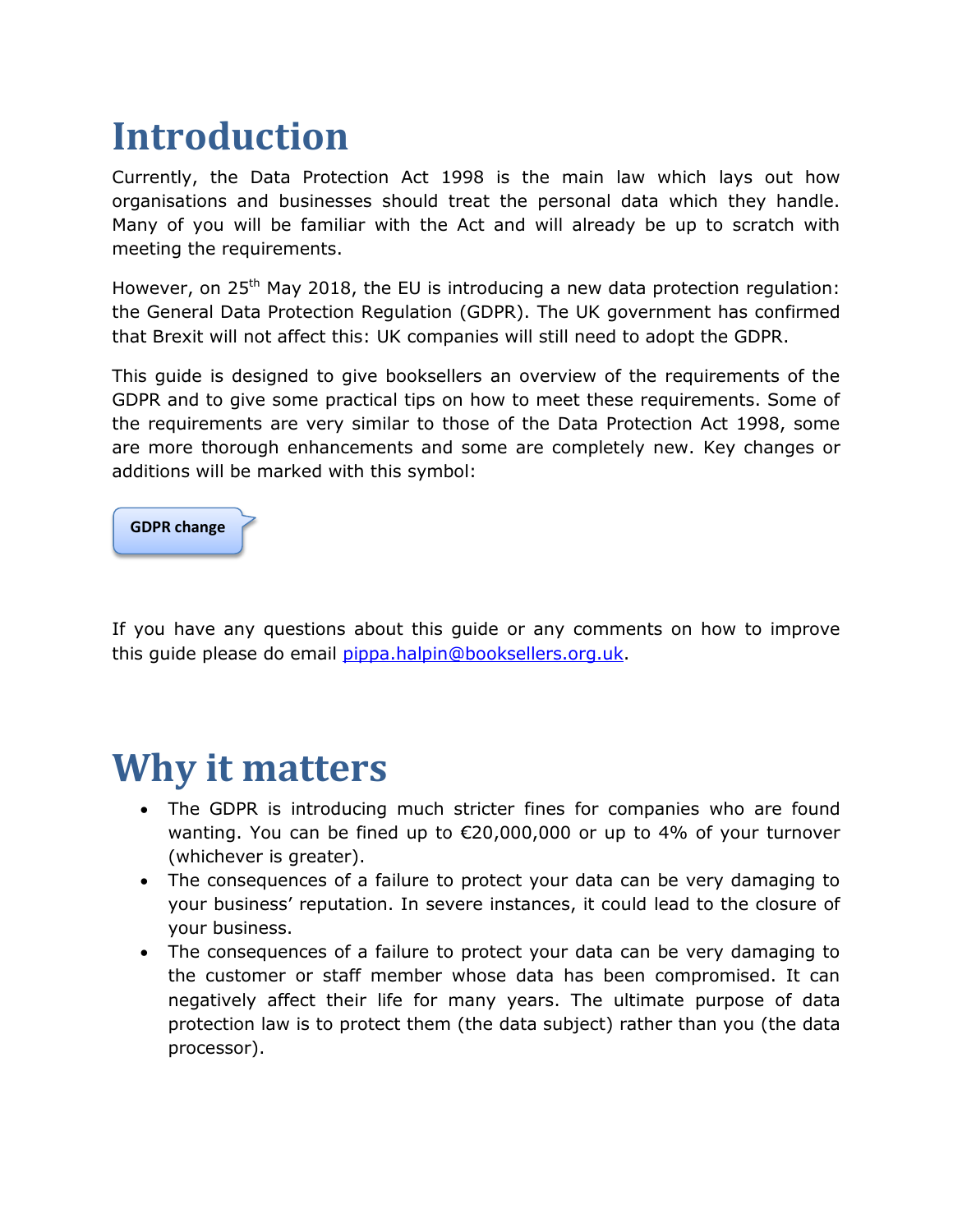# <span id="page-3-0"></span>**Jargon**

We've tried to keep this guide as jargon-free as possible but sometimes we think it's necessary to copy some of the terms in the GDPR, to keep things precise and concise.

These terms are:

**Personal data** – data which relates to a living individual who can then be identified by this data/by combining this data with other accessible data (eg name, home address, email address, card details, online identifiers such as an IP address etc)

**Sensitive personal data/special categories of personal data** – racial and ethnic origins, religious beliefs, trade union membership, physical or mental health, sexual life, alleged or proven criminal offences, biometric data

**Processing data** – obtaining, recording, holding, organising, adapting, consulting, accessing, disclosing, transferring, erasing or destroying data

**Data controller** – a person who decides why and how personal data is processed (eg the owner of the bookshop)

**Data processor** – a person who processes personal data on behalf of the data controller (eg the manager of the bookshop, a shop floor sales assistant)

**Data subject** – a person who is the subject of the personal data (eg the customer or an employee)

**Compliance** – meeting the requirements of the law/regulation

**Subject Access Request (SAR) –** when a data subject requests to see all of the personal data you processing about them (whether electronically or on paper)

**DPA** – Data Protection Act 1998

- **GDPR** General Data Protection Regulation
- **ICO**  Information Commissioner's Office

**PIA/DPIA** – Privacy Impact Assessment/Data Protection Impact Assessment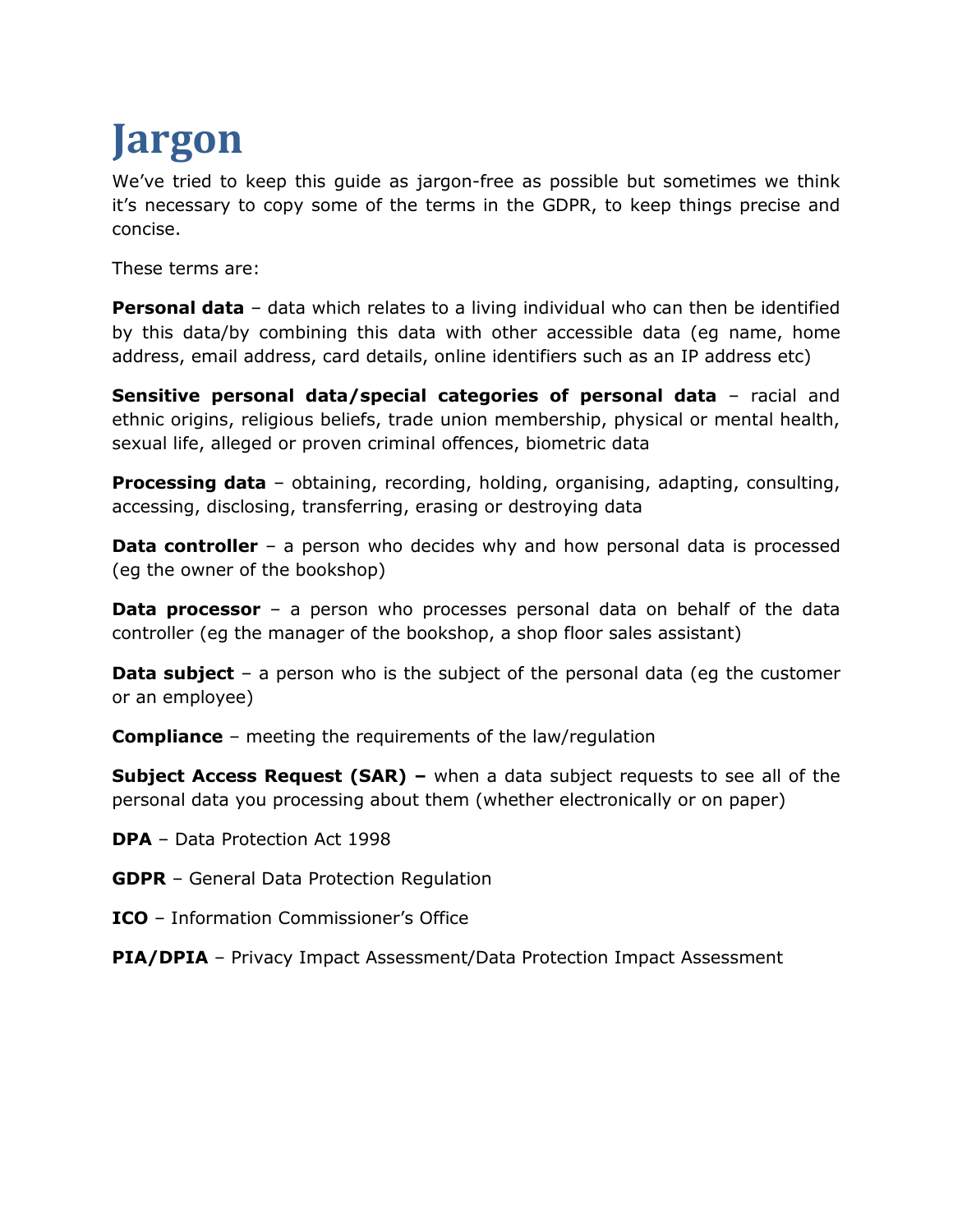# <span id="page-4-0"></span>**GDPR principles**

The data protection principles of the GDPR are very similar to those in the DPA.



The key addition is the **new accountability requirement**: you have to **show how** you comply with the principles.

Personal data shall be:

(a) processed **lawfully, fairly** and in a **transparent** manner in relation to individuals;

(b) collected **for specified, explicit and legitimate purposes** and **not further processed in a manner that is incompatible with those purposes**; further processing for archiving purposes in the public interest, scientific or historical research purposes or statistical purposes shall not be considered to be incompatible with the initial purposes;

(c) **adequate, relevant and limited to what is necessary** in relation to the purposes for which they are processed;

(d) **accurate and, where necessary, kept up to date**; every reasonable step must be taken to ensure that personal data that are inaccurate, having regard to the purposes for which they are processed, are erased or rectified without delay;

(e) **kept in a form which permits identification of data subjects for no longer than is necessary** for the purposes for which the personal data are processed; personal data may be stored for longer periods insofar as the personal data will be processed solely for archiving purposes in the public interest, scientific or historical research purposes or statistical purposes subject to implementation of the appropriate technical and organisational measures required by the GDPR in order to safeguard the rights and freedoms of individuals;

(f) processed in a manner that **ensures appropriate security** of the personal data, including protection against unauthorised or unlawful processing and against accidental loss, destruction or damage, using appropriate technical or organisational measures.

"**the controller shall be responsible for, and be able to demonstrate, compliance with the principles.**"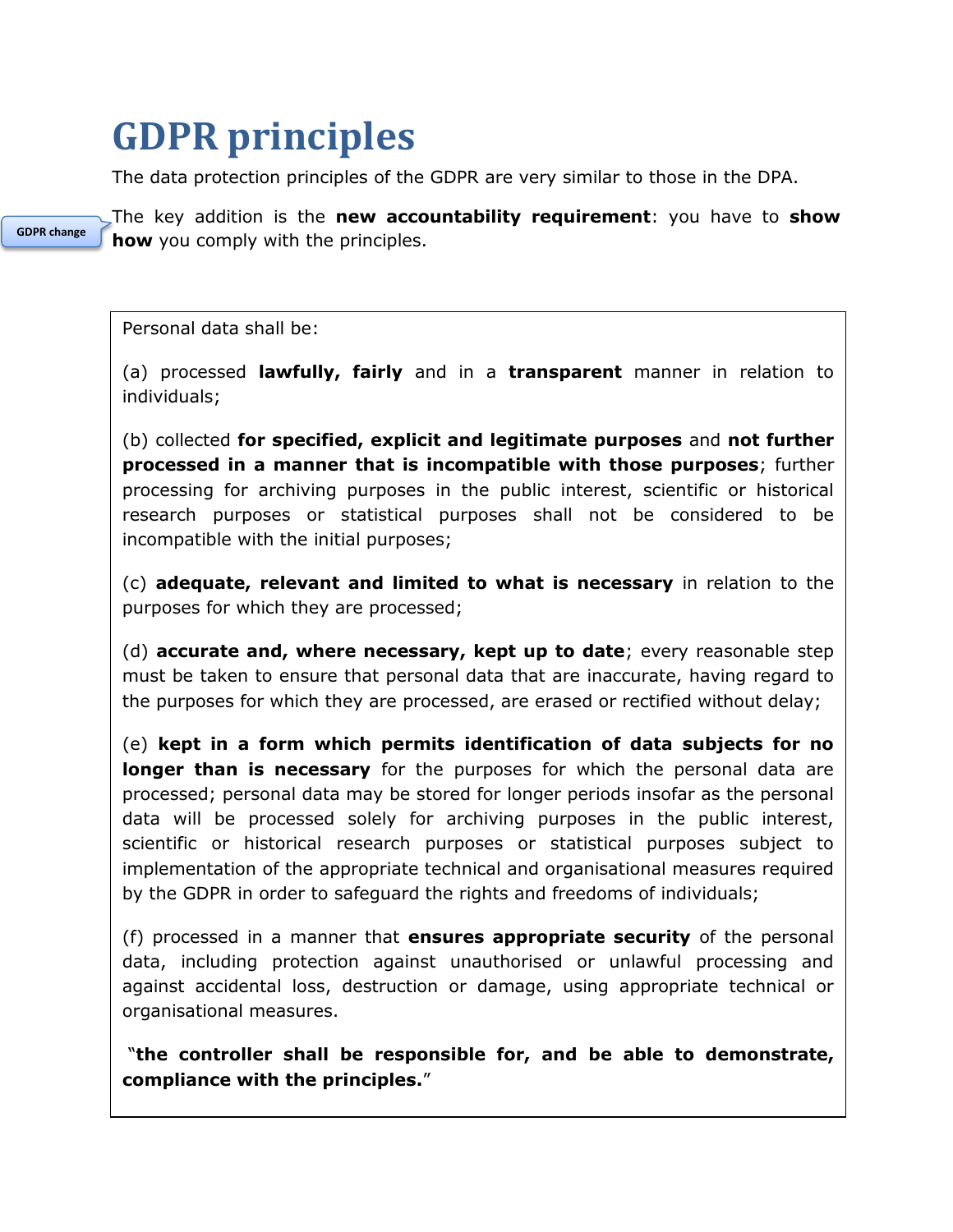### <span id="page-5-0"></span>**Key new areas to consider**



**GDPR change**

**GDPR change**

 You need to **work out AND document the legal basis for processing** the various types (eg contact details, payment details, employment details) of personal data you handle. The ICO's *[Overview of the GDPR](https://ico.org.uk/for-organisations/data-protection-reform/overview-of-the-gdpr/)* has a comprehensive table of legal bases.

For most booksellers, the legal basis is likely to be:

- either 'consent of the data subject' (eg a customer agrees to give you their email so they can sign up to your book club)
- or 'processing is necessary for the performance of a contract with the data subject' (eg you need to take credit card details in order for a customer to buy a book)

 **'Consent'** under the GDPR requires some form of **clear affirmative action**. Silence, pre-ticked boxes or inactivity don't count. It must also be **verifiable**.

So you should amend any paper and online forms which ask for consent, to make sure they are 'opt-in' and not 'opt-out'. You should also keep a record of how and when consent was given. If your current practice doesn't meet the GDPR standard, then you'll have to get fresh (verifiable, clear and affirmative) consent from people if you want to keep using their personal data after May 2018.

- If you process **children's (under 16) personal data**, you need to make sure:
- your privacy notice is easily understood by children
- you have the parent/guardian's consent if you offer the child online services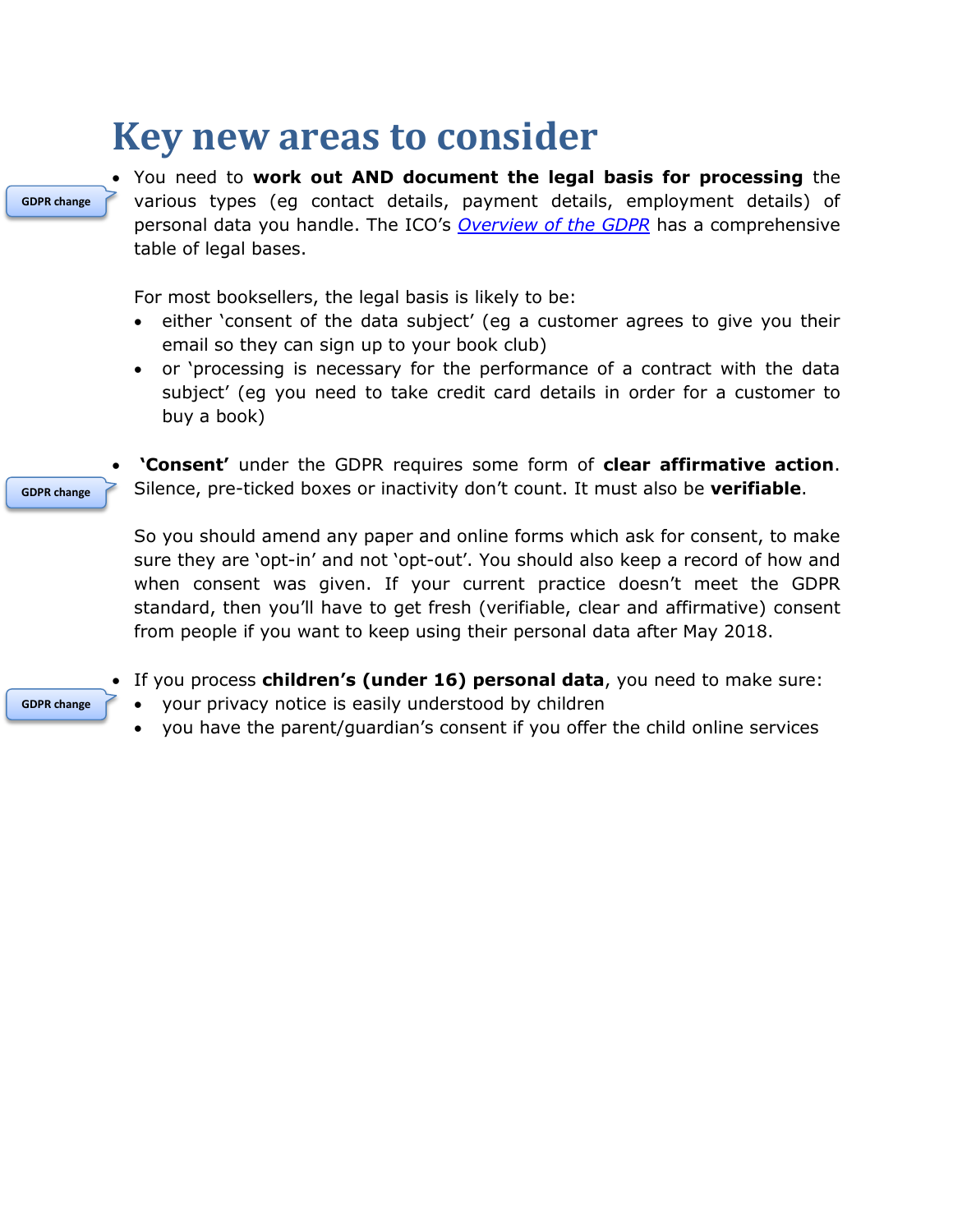# <span id="page-6-0"></span>**Individuals' rights**

The GDPR creates some new rights for individuals and strengthens some of the rights that currently exist under the DPA.

### **The right to be informed**

You have to explain how you and why you are using someone's personal data. Typically, companies provide a '**privacy notice'** when they are collecting the data (this could be on your website, on a paper form, etc).

The ICO's *[Overview of the GDPR](https://ico.org.uk/for-organisations/data-protection-reform/overview-of-the-gdpr/)* and *[Privacy Notice Code of Practice](https://ico.org.uk/for-organisations/guide-to-data-protection/privacy-notices-transparency-and-control/)* have a comprehensive list of exactly what the GDPR says should be included in your privacy notice: **you should check carefully that your privacy notice covers all of these areas as some are additional to the DPA requirements.**

#### **The right of access**

Similarly to the DPA, under the GDPR individuals have the right to have:

- confirmation that their data is being processed
- access to their personal data
- other additional information (which ought to be covered by your privacy notice)

This is so that they can check that you are handling their personal data legally.

If someone requests access to the personal data you hold about them this is referred to as a **'Subject Access Request'**. **You have to provide this information free of charge** (under the DPA you could charge £10 for a Subject Access Request) and **as quickly as possible** (usually within one month at the latest). If they request the information electronically, then **you have to provide the information in a commonly used electronic format** (eg Excel spreadsheet, Word Document, etc). **GDPR change**

**GDPR change**

#### **The right to rectification**

Individuals are entitled to have **personal data rectified if it is inaccurate or incomplete**, usually within one month. If you have shared the personal data to **third parties, you must inform the third party** of the rectification where possible.

**GDPR change**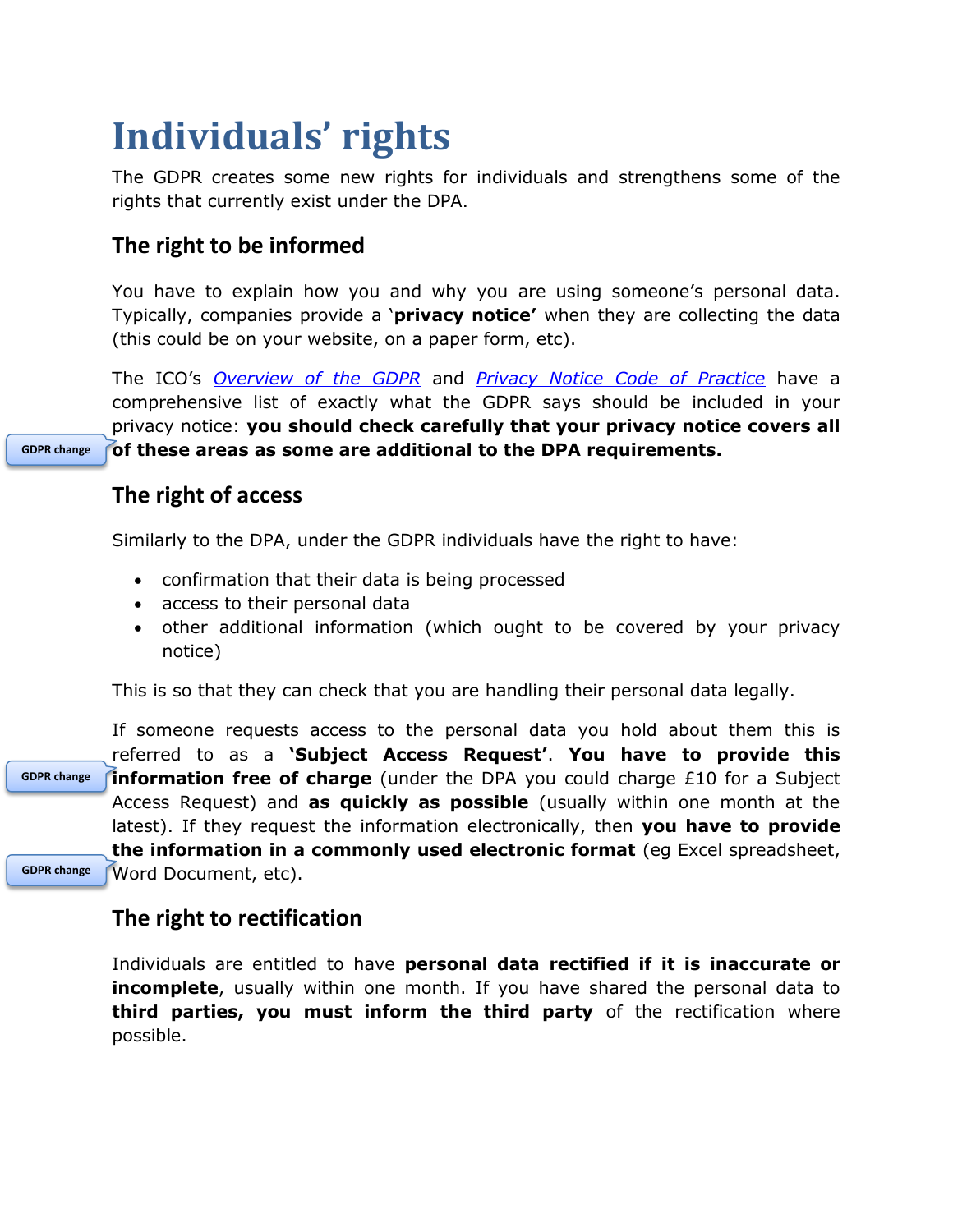### **The right to erasure**

Individuals are entitled to **request the deletion or removal of personal data**  where:

- the personal data is no longer necessary for the purpose for which it was originally collected
- the individual withdraws consent
- it was or will be processed illegally
- it relates to offering online services to a child

If you have shared the personal data to **third parties, you must inform the third party** of the erasure where possible.

#### **The right to restrict processing**

Individuals have a right to block processing of their personal data: you can then still store the data, but you mustn't do anything with it.

If you have shared the personal data to **third parties, you must inform them** of the restriction where possible.

### **The right to data portability**

Individuals are entitled to **obtain and reuse their personal data for their own purposes across different services**. This allows them to move, copy or transfer personal data easily from one IT environment to another in a safe and secure way, without hindering the usability of the data. **GDPR change**

**GDPR change**

**GDPR change**

**You have to provide the information in a structured, commonly used, machine readable electronic format** (eg Excel spreadsheet, Word Document, etc) so that other organisations can use and extract the data. You must provide this **free of charge** and **as quickly as possible** (usually within one month).

### **The right to object**

Individuals are entitled to object to **direct marketing** (and some other things not obviously relevant to booksellers).

**You must stop processing personal data** for direct marketing purposes as soon as you receive an objection. **If your direct marketing is carried out online, then you must offer a way for individuals to object online** (eg via your website).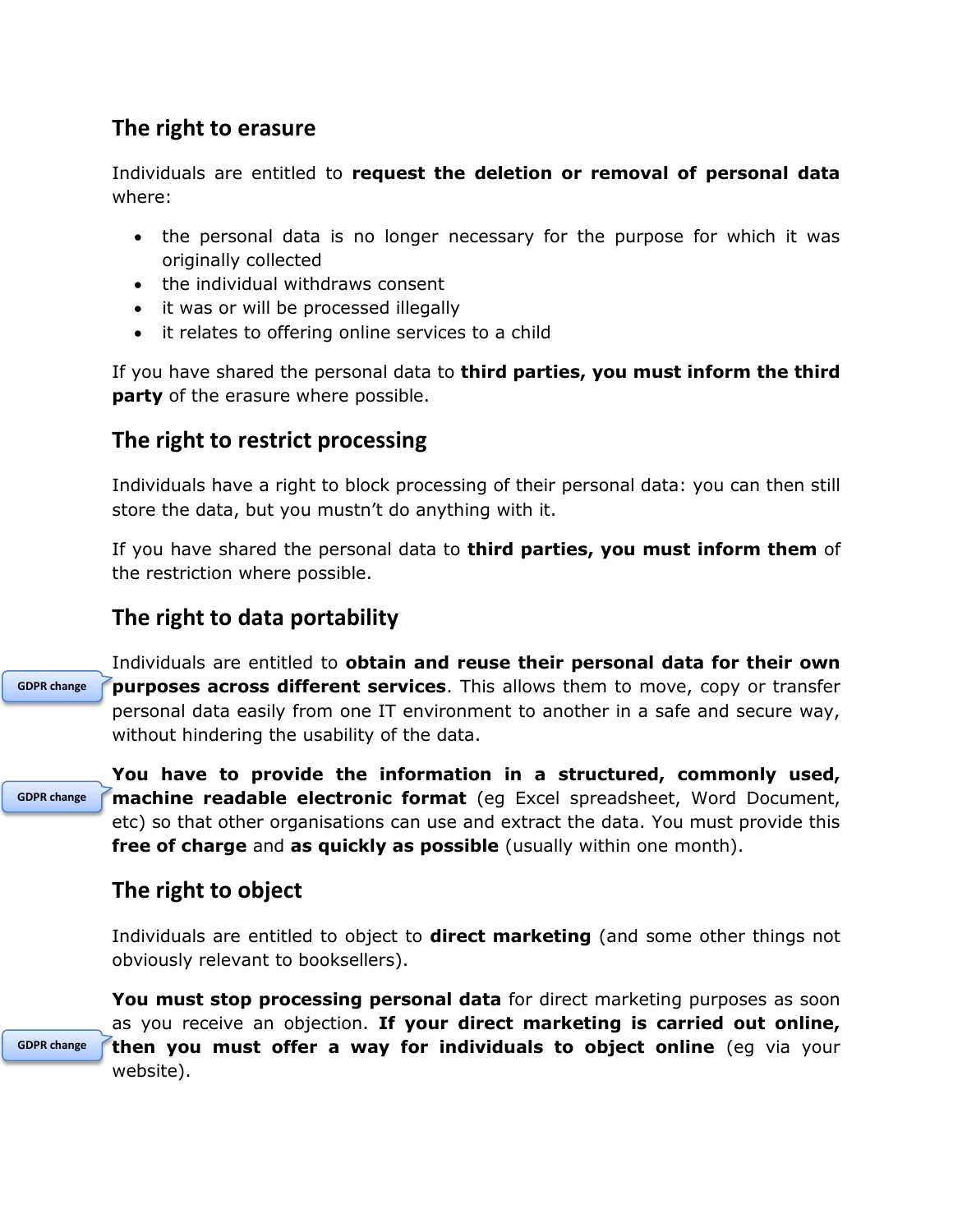### **Rights related to automated decision making and profiling**

The GDPR (like the DPA) provides safeguards for individuals against the risk that a potentially damaging decision is taken without human intervention.

You should **identify whether you use any automated decision making when processing personal information** (for most independent booksellers, this will be unlikely). If you do, in some instances the individual will have a right to obtain an **explanation of the decision** and **challenge it**, as well as obtain **human intervention**.

### <span id="page-8-0"></span>**Accountability**

The GDPR emphasizes the **principles of accountability and transparency** more explicitly than the DPA. You are expected to put into place **comprehensive but proportionate measures** to look after your data. Good practice tools such as **privacy impact assessments** are now legally required in certain circumstances. Practically, this is likely to mean more policies and procedures for booksellers.

### <span id="page-8-1"></span>**What is the new accountability principle?**

You have to **demonstrate that you comply** with the GDPR data protection principles. **GDPR change**

### <span id="page-8-2"></span>**How can I demonstrate that I comply?**

- **Implement technical and organisational measures** (eg regularly train staff in your data protection policy, regularly delete out of date personal data, regularly change computer passwords)
- **Maintain relevant documentation** on data processing (eg document when and how you have audited your data, document your staff data protection training schedule/content/outcomes)
- **Appoint a data protection officer** (for some companies this is a requirement, but is generally encouraged even when not required)
- **Use privacy impact assessments** where appropriate (see later section)

### <span id="page-8-3"></span>**In more detail…**

#### **Maintain relevant documentation: what do I need to record?**

- **GDPR change**
- Name and details of your organisation (the data controller and data processor)
- Purposes of processing the personal data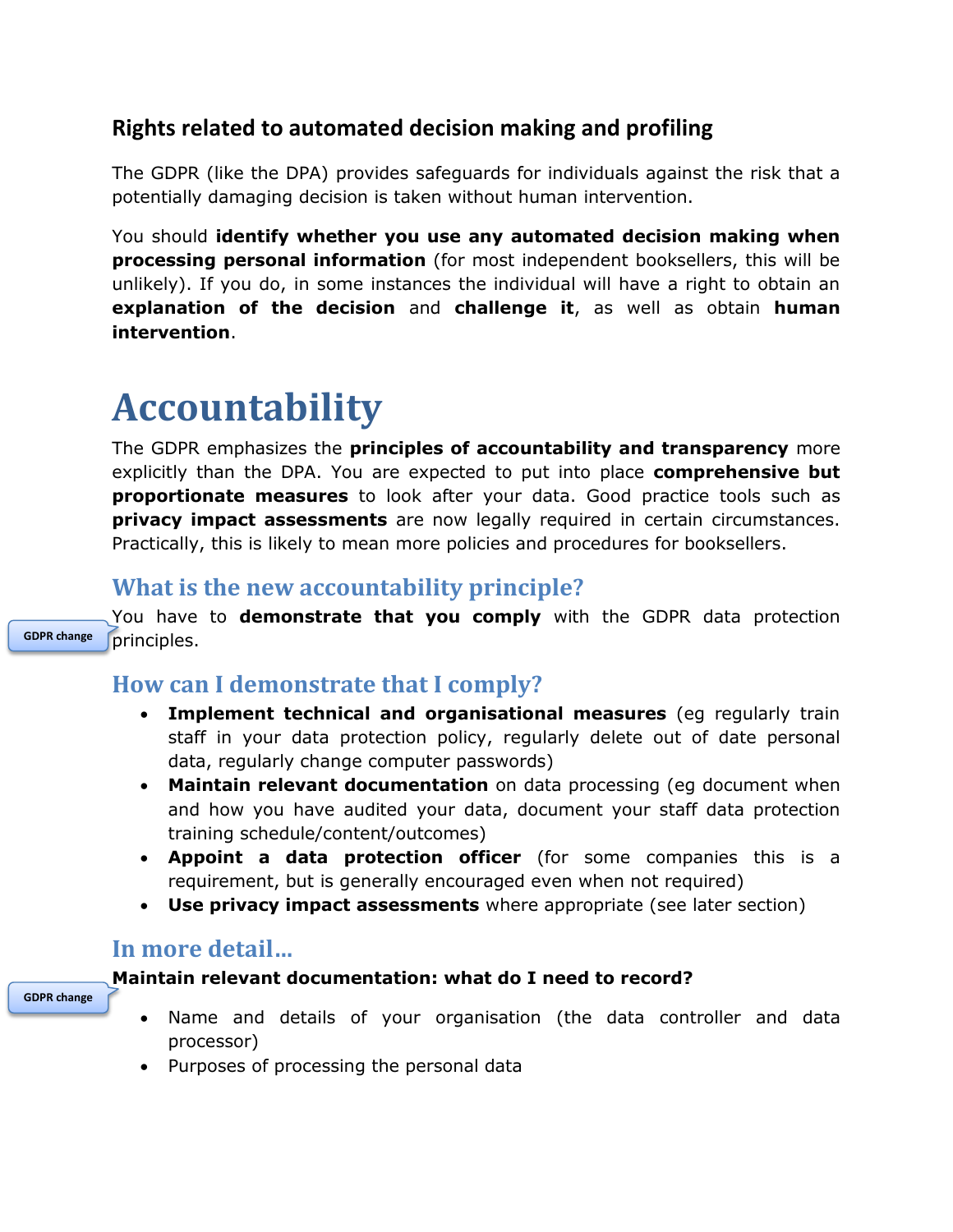- Description of the categories of individuals (data subjects) and the categories of personal data
- Categories of recipients of personal data (eg banks, suppliers)
- Details of any transfers to third countries (eg servers outside the EU which store your electronic data and emails)
- Retention schedules (i.e. how long you will keep the data for)
- Description of technical and organisational security measures (eg how often you enforce changing of computer passwords)

#### **Appoint a data protection officer: am I** *required* **to have one?**

#### **GDPR change**

- Yes, if you are a public authority
- Yes, if you do large scale systematic monitoring of individuals (eg online behavior tracking)
- Yes, if you carry out large scale processing of special categories of personal data or data relating to criminal activity

Many booksellers will not fall into the above categories. However, if you choose not to appoint a data protection officer, you must ensure that your organisation has sufficient staff and skills to still discharge your obligations under the GDPR.

Further GDPR guidance on data protection officers is available here: [http://ec.europa.eu/information\\_society/newsroom/image/document/2016-](http://ec.europa.eu/information_society/newsroom/image/document/2016-51/wp243_en_40855.pdf) [51/wp243\\_en\\_40855.pdf](http://ec.europa.eu/information_society/newsroom/image/document/2016-51/wp243_en_40855.pdf)

#### **Use privacy impact assessments: why, when, what?**

Privacy impact assessments (PIAs) are **a tool to help you identify and minimise the privacy risks of new projects or policies**. They help you ensure that potential problems are identified at an early stage, when addressing them will be simpler and less costly. Conducting a PIA does not have to be complex or time consuming.

You **must** carry out a PIA when **using new technologies** or when processing data on a large scale. They are a useful tool for any new project though (eg if you decide to change the way you process card details or customer orders).

The ICO's PIA code of practice has some **screening questions to decide if a PIA is necessary**, as well as a **PIA template** and **clear steps** for the process: [https://ico.org.uk/media/for-organisations/documents/1595/pia-code-of](https://ico.org.uk/media/for-organisations/documents/1595/pia-code-of-practice.pdf)[practice.pdf](https://ico.org.uk/media/for-organisations/documents/1595/pia-code-of-practice.pdf)

#### **GDPR change**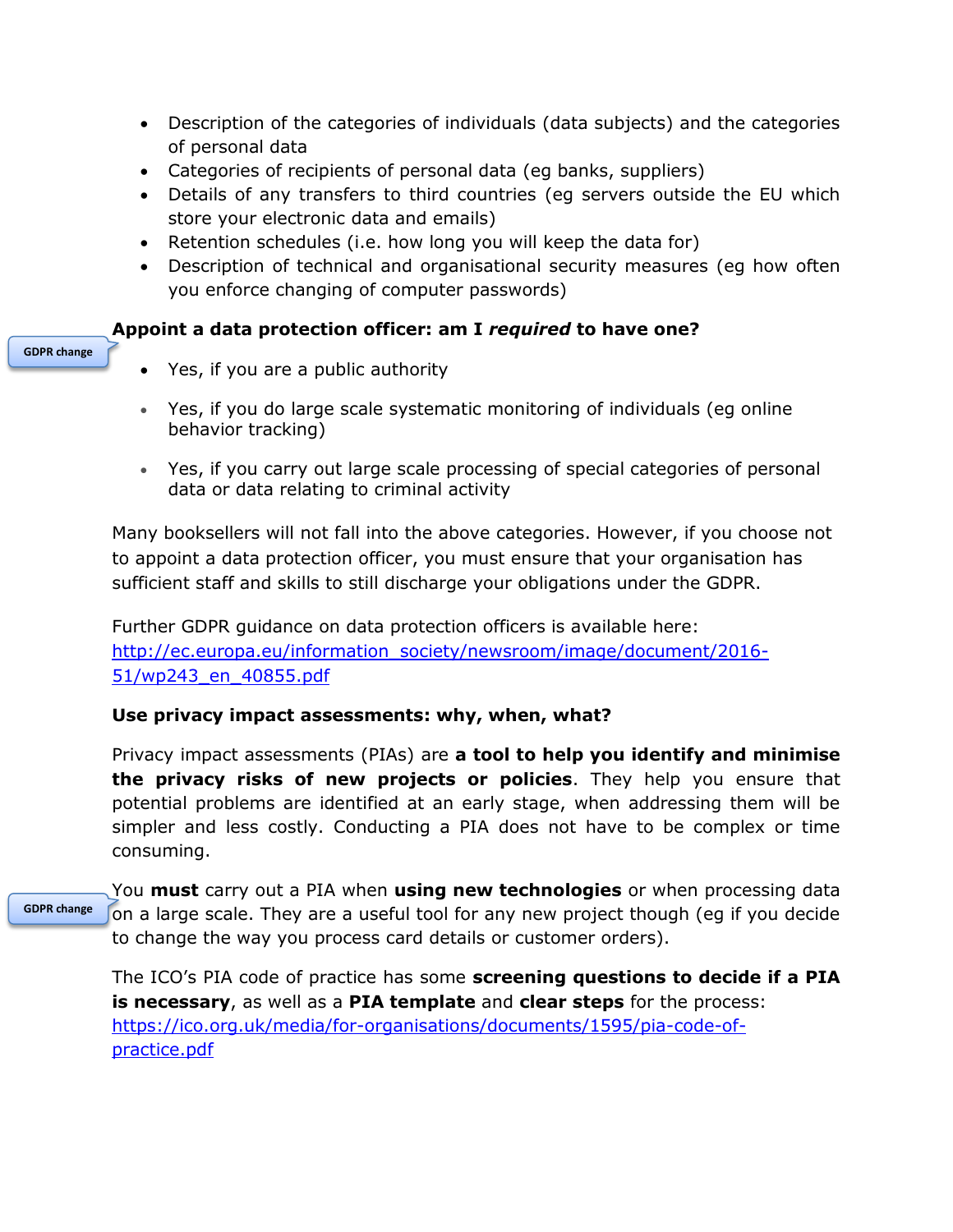# <span id="page-10-0"></span>**Breach Notification**

The GDPR introduces a requirement that all organisations will have **a duty to report certain types of data breach** to the ICO (for UK booksellers) or the Data Protection Commissioner (for Republic of Ireland booksellers) and, in some cases, to the individuals affected.

A personal data breach is a **breach of security leading to the destruction, loss, alteration, unauthorised disclosure of, or access to, personal data**.

You only have to **notify the ICO/DPC** of a breach when there is a **risk** to the rights and freedoms of individuals (eg damage to reputation, financial loss, loss of confidentiality with significant detrimental effect, discrimination). You only have to **notify the affected individuals** when there is a **high risk** to the rights and freedoms of individuals.

UK booksellers: Relevant breaches must be reported to the ICO **within 72 hours** of you becoming aware of the breach. You can report breaches here: <https://ico.org.uk/for-organisations/report-a-breach/>

Irish booksellers: Relevant breaches must be reported to the Data Protection Commissioner **within 72 hours** of you becoming aware of the breach. You can report breaches here:<https://www.dataprotection.ie/secur-breach/>

You should ensure you **have an internal breach reporting procedure** in place and **train your staff** so that they understand what constitutes a data breach.

### <span id="page-10-1"></span>**Transfer of data**

**GDPR change**

The GDPR imposes **restrictions on transferring personal data outside the EU** (at the time of writing this guide, there is no clear guidance from the ICO on whether the UK should be treated as inside the EU for this purpose).

Many booksellers will not find this will affect them, although you should check (and record) that any non-EU companies storing your data (eg if their servers are in the US) are compliant with the 'adequate safeguards' required by the GDPR.

The ICO's *[Overview of the GDPR](https://ico.org.uk/for-organisations/data-protection-reform/overview-of-the-gdpr/)* has further details on this area if you think it is relevant to you.

**GDPR change**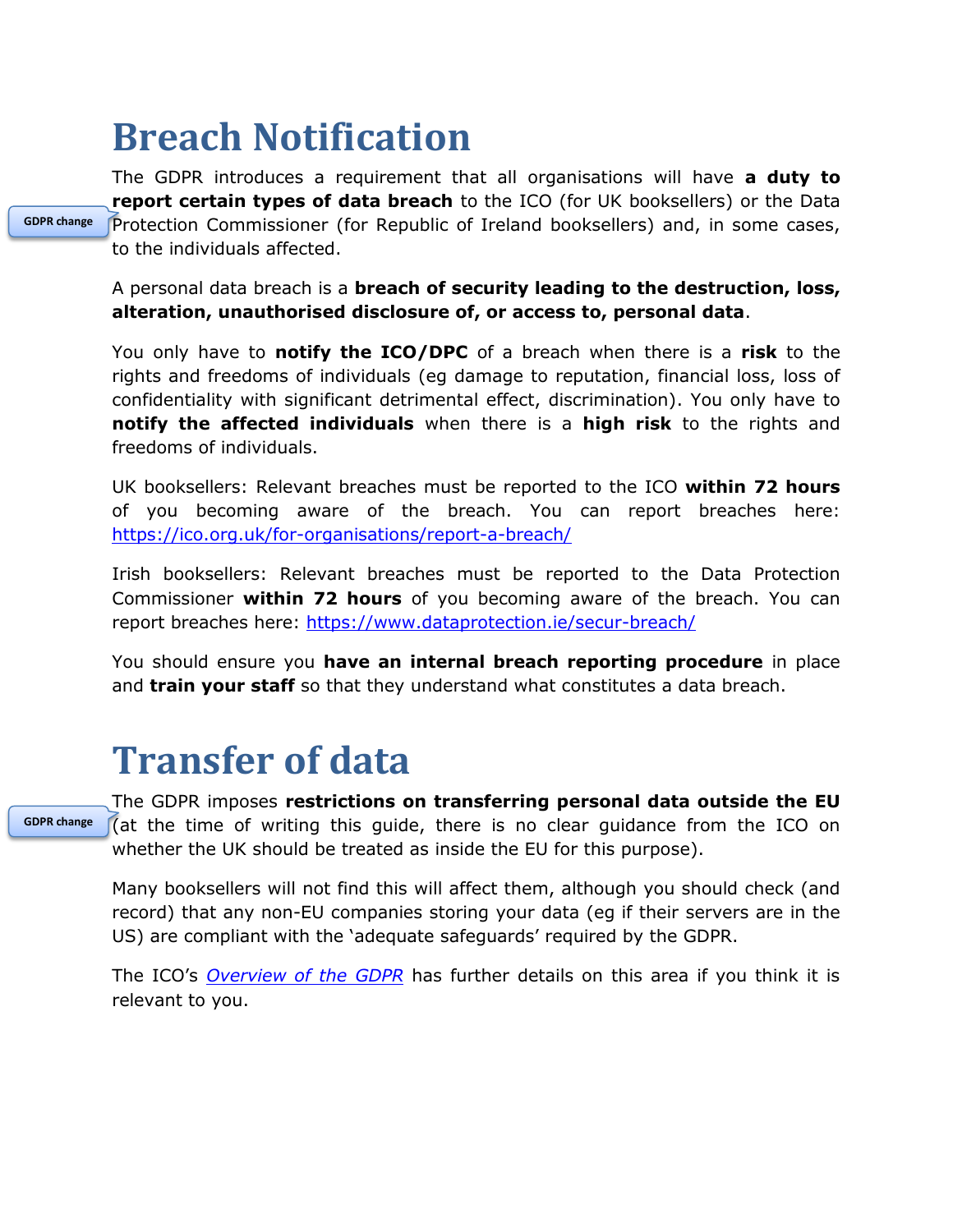# <span id="page-11-0"></span>**12 steps to take now**

Based on the above information and changes, at a minimum you should:

**1. Make all key people in your business aware of the impact the GDPR will have on your business**

This may involve adding data protection to your company's risk register, if you have one. You will need to make it clear that preparing for the GDPR should not be left until the last minute.

**2. Document what personal data you hold, where it came from and who you share it with**

This will help you comply with the accountability principle, as well as the right to access, the right to rectification and the right to erasure.

- **3. Review your current privacy notice and make the necessary changes**
- **4. Check that your procedures cover all the above rights that individuals have**

This will include documenting how you will delete personal data and how you will provide data electronically and in a commonly used format.

#### **5. Update your subject access request procedure**

This will include planning how to handle requests within the new timescales.

**6. Document your legal basis for processing the various types of personal data you handle**

This will include ensuring this legal basis is explained in your privacy notice.

**7. Review how you are seeking, obtaining and recording consent and then make the necessary changes**

This will include ensuring that consent is now clear, verifiable and affirmative: it cannot be inferred from silence, pre-ticked boxes or inactivity.

- **8. Think about how to verify children's ages and gather parental consent for processing their personal data**
- **9. Ensure you have the right procedures in place to detect, reports and investigate a personal data breach**

This may involve assessing and documenting which types of data breach would need to be reported to the ICO or the individuals affected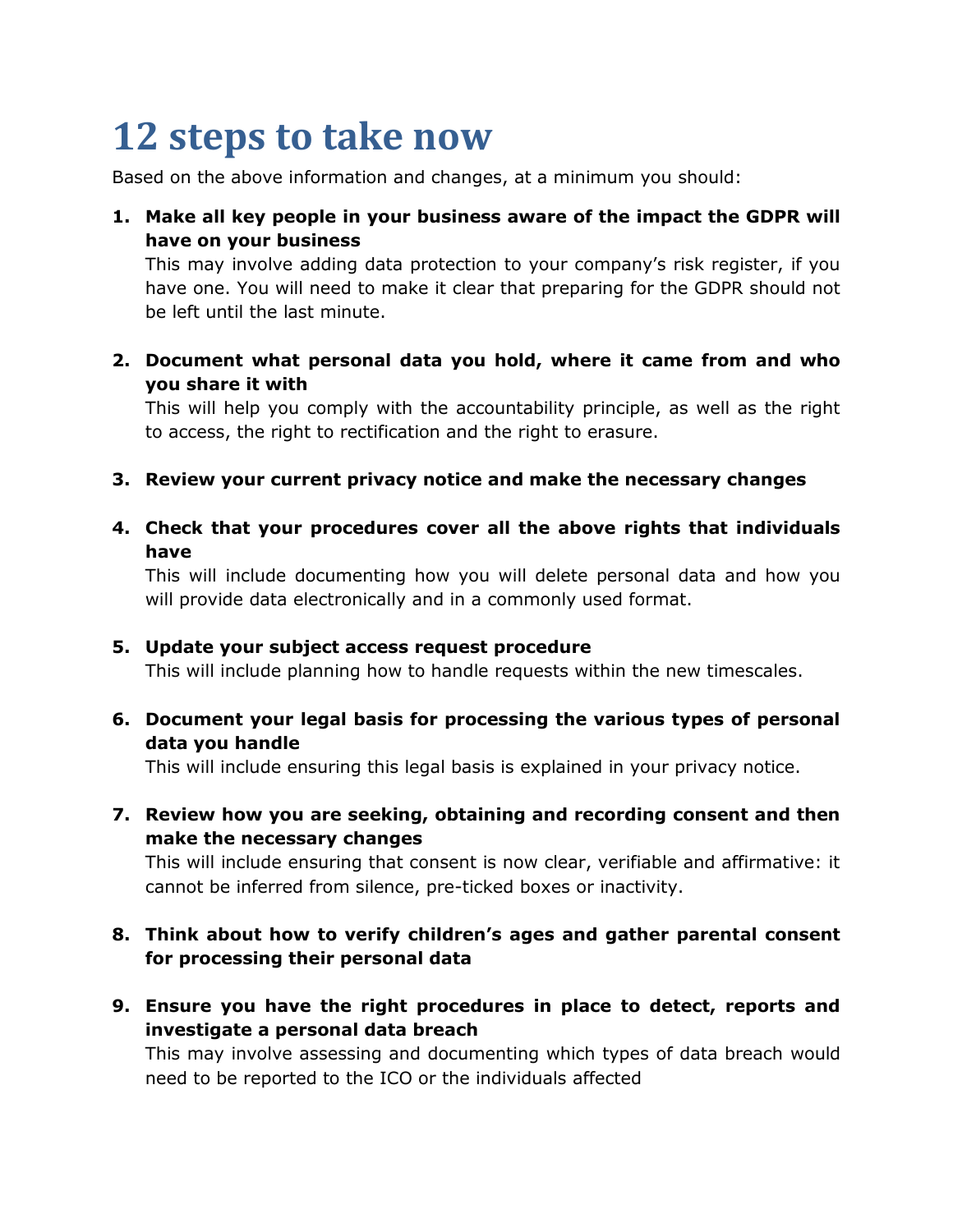#### **10.Work out how and when to implement a PIA**

**11. Designate a Data Protection Officer (if required) or someone to take responsibility for data protection compliance**

This will involve ensuring they have the knowledge, support and authority to take on the responsibility.

This may involve training and/or tweaking your organisation's staffing structure.

**12. If you operate internationally, you will need to determine which data protection supervisory authority you come under.**

Many booksellers will have their central administration (i.e. the place where decisions about processing personal data are taken) in the UK, in which case your supervisory authority is the ICO [https://ico.org.uk.](https://ico.org.uk/)

If your bookselling business has its central administration in Ireland, your supervisory authority is the Data Protection Commissioner [www.dataprotection.ie.](http://www.dataprotection.ie/)

The ICO has confirmed with the BA that if your organisation's central administration is in the UK but you also have Irish branches, then your supervisory authority is still the ICO.

If you are unsure, give a quick call to the ICO (0303 123 1113) to check with them.